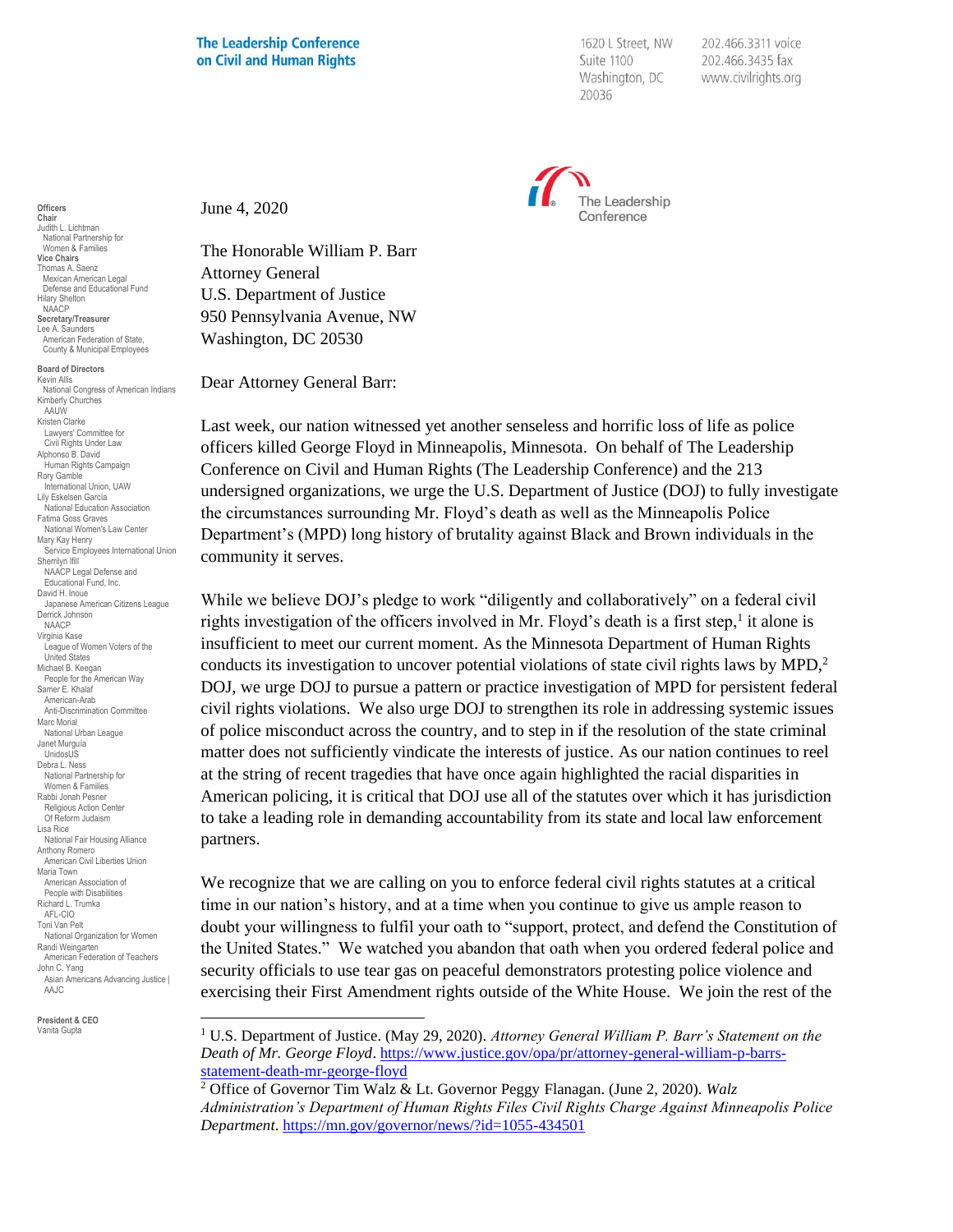June 4, 2020 Page 2 of 11



country and the world in watching to see if you will now begin to fulfill that oath, and we urge you to uphold your solemn obligation to do justice not just in this case, but in all cases seeking to support, protect, and defend the Constitution.

## **DOJ Must Conduct a Thorough Criminal Investigation of All of the Officers Involved in the Killing of George Floyd**

On May 25, 2020, 46-year old George Floyd, an African-American man, was killed by an MPD officer despite his desperate cries for help and the pleas of bystanders witnessing the horror. Responding to a call about the alleged use of a \$20 counterfeit bill, MPD officers pulled Mr. Floyd from a car, handcuffed him, and pinned him to the ground just after 8:00 p.m.<sup>3</sup> Harrowing video recordings then show Mr. Floyd repeatedly gasping "I can't breathe," and calling out for his deceased mother as MPD officer Derek Chauvin kneels on his neck for nearly nine minutes—including nearly three minutes during which Mr. Floyd appears nonresponsive.<sup>4</sup> During this time, three other officers at the scene can be seen doing nothing to help Mr. Floyd, with one instead holding down his back and another his legs.<sup>5</sup> At no time did any of the officers attempt to render medical assistance to Mr. Floyd, who lay lifeless on the pavement by the time first responders were finally called to the scene.<sup>6</sup>

Since Mr. Floyd's death, all four officers involved have been fired from the MPD, and on June 3, 2020, Office Chauvin was charged with second-degree murder, and the three other officers have each been charged with aiding and abetting second-degree murder.<sup>7</sup> In addition to the state investigation led by the Minnesota Bureau of Criminal Apprehension,<sup>8</sup> the investigations into the incident by both the Federal Bureau of Investigation and DOJ<sup>9</sup> are welcome steps. We urge DOJ to be diligent in conducting its expedited investigation under 18 U.S.C. § 242, which makes it unlawful for any person acting under the color of law—including police officers who are functioning or appear to be functioning in their official

[george-floyds-death-and-its-aftermath-a-timeline/](https://www.minnpost.com/metro/2020/05/what-we-know-about-the-events-surrounding-george-floyds-death-and-its-aftermath-a-timeline/) 7 *Ibid*. Campbell, J. Sidner, S. and Levenson, E. (June 3, 2020). All four former officers involved in George Floyd's killing now face charges. *CNN*. [https://www.cnn.com/2020/06/03/us/george-floyd-officers](https://www.cnn.com/2020/06/03/us/george-floyd-officers-charges/index.html?utm_medium=social&utm_content=2020-06-03T19%3A31%3A12&utm_term=link&utm_source=twCNN)[charges/index.html?utm\\_medium=social&utm\\_content=2020-06-](https://www.cnn.com/2020/06/03/us/george-floyd-officers-charges/index.html?utm_medium=social&utm_content=2020-06-03T19%3A31%3A12&utm_term=link&utm_source=twCNN)

[03T19%3A31%3A12&utm\\_term=link&utm\\_source=twCNN](https://www.cnn.com/2020/06/03/us/george-floyd-officers-charges/index.html?utm_medium=social&utm_content=2020-06-03T19%3A31%3A12&utm_term=link&utm_source=twCNN)

<sup>&</sup>lt;sup>3</sup> Kaul, G. (May 29, 2020). What we know about the events surrounding George Floyd's death and its aftermath: a timeline. *MinnPost*[. https://www.minnpost.com/metro/2020/05/what-we-know-about-the-events-surrounding](https://www.minnpost.com/metro/2020/05/what-we-know-about-the-events-surrounding-george-floyds-death-and-its-aftermath-a-timeline/)[george-floyds-death-and-its-aftermath-a-timeline/](https://www.minnpost.com/metro/2020/05/what-we-know-about-the-events-surrounding-george-floyds-death-and-its-aftermath-a-timeline/)

<sup>4</sup> Thorbecke, C. (May 29, 2020). Derek Chauvin had his knee on George Floyd's neck for nearly 9 minutes, complaint says. *ABC News*. [https://abcnews.go.com/US/derek-chauvin-knee-george-floyds-neck-minutes](https://abcnews.go.com/US/derek-chauvin-knee-george-floyds-neck-minutes-complaint/story?id=70961042)[complaint/story?id=70961042](https://abcnews.go.com/US/derek-chauvin-knee-george-floyds-neck-minutes-complaint/story?id=70961042)

<sup>&</sup>lt;sup>5</sup> Furber, M., Burch, A., Robles, F. (May 29, 2020). What Happened in the Chaotic Moments Before George Floyd Died. *The New York Times.* [https://www.nytimes.com/2020/05/29/us/derek-chauvin-george-floyd-worked](https://www.nytimes.com/2020/05/29/us/derek-chauvin-george-floyd-worked-together.html)[together.html](https://www.nytimes.com/2020/05/29/us/derek-chauvin-george-floyd-worked-together.html)

<sup>&</sup>lt;sup>6</sup> Kaul, G. (May 29, 2020). What we know about the events surrounding George Floyd's death and its aftermath: a timeline. *MinnPost*[. https://www.minnpost.com/metro/2020/05/what-we-know-about-the-events-surrounding-](https://www.minnpost.com/metro/2020/05/what-we-know-about-the-events-surrounding-george-floyds-death-and-its-aftermath-a-timeline/)

<sup>8</sup> Hennepin County Attorney's Office Statement on Video. (May 26, 2020).

<https://www.hennepinattorney.org/news/news/2020/May/hennepin-county-attorneys-office-statement-on-video> <sup>9</sup> U.S. Department of Justice. (May 29, 2020). *Attorney General William P. Barr's Statement on the Death of Mr. George Floyd*.<https://www.justice.gov/opa/pr/attorney-general-william-p-barrs-statement-death-mr-george-floyd>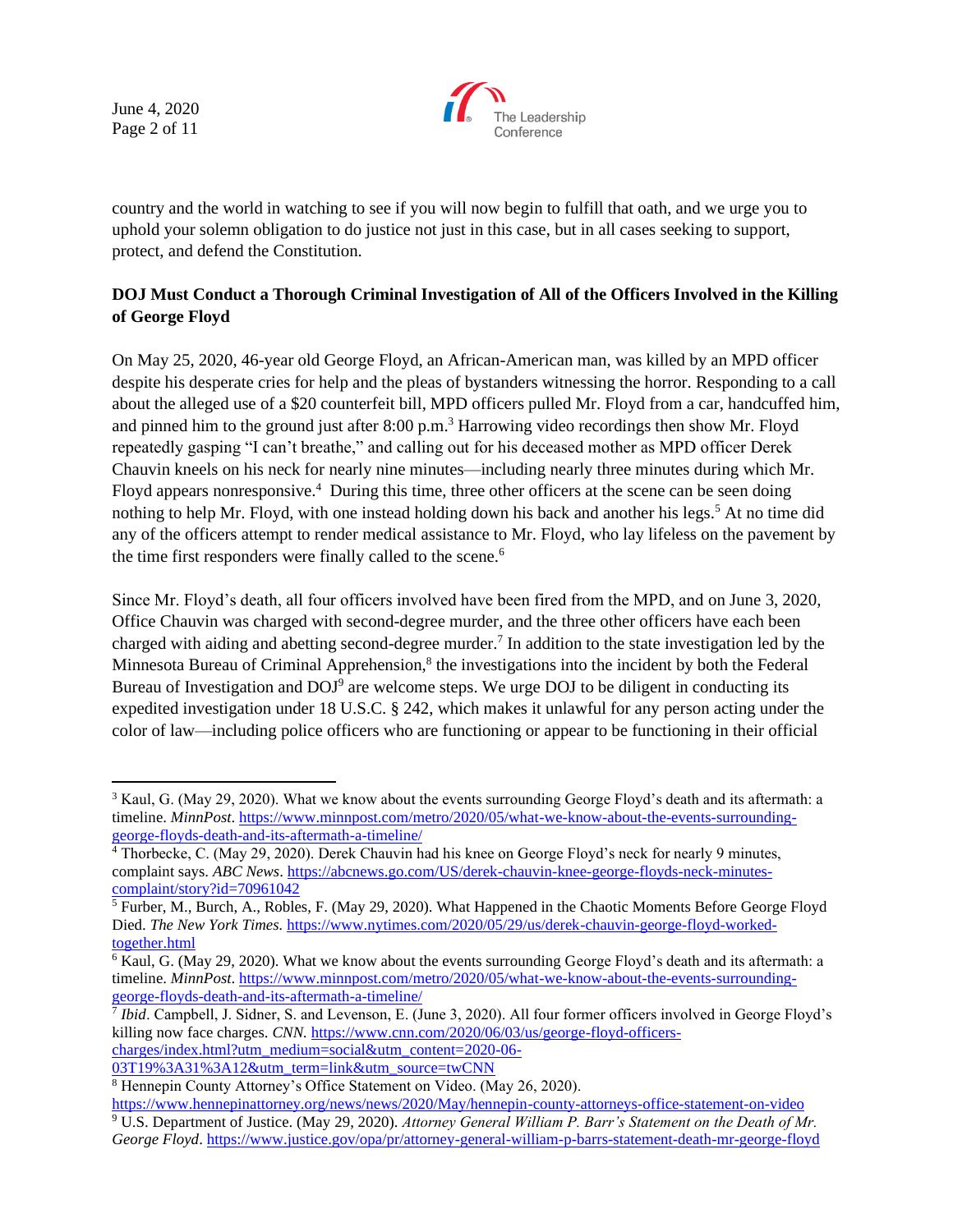June 4, 2020 Page 3 of 11



capacity<sup>10</sup>—to willfully deprive an individual of a right or privilege protected by the Constitution or laws of the United States.<sup>11</sup> We also urge DOJ to be transparent regarding the scope of its investigation, and look forward to the outcome because we believe there is clear evidence to support a finding that federal civil rights violations occurred in this case.

## **DOJ Must Pursue a Pattern or Practice Investigation of the Minneapolis Police Department**

George Floyd's fatal encounter with the MPD unfortunately represents just one of many incidents of police brutality committed by members of the MPD, particularly against people of color. The MPD's longstanding and recent history support the opening of an investigation into whether the Department engaged in a pattern or practice of excessive use of force and race discrimination in violation of the Equal Protection Clause of the Fourteenth Amendment to the U.S. Constitution and relevant statutes. Documented racism on the force dates back to the 1940s, when the MPD's "morals squad" targeted the African-American community,<sup>12</sup> and have persisted to the point that MPD's own chief, who is African-American, sued the Department for race discrimination earlier in his career.<sup>13</sup> The numerous instances of police violence that have devastated the people of Minneapolis in recent years reflect this longstanding history of racism within the Department. In 2015, MPD officers fatally shot unarmed 24-year old Jamar Clark in the head while he was handcuffed,<sup>14</sup> and in 2018, Thurman Blevins was killed by police during a foot chase as he begged, "Please don't shoot me; Leave me alone."<sup>15</sup> Data show that one-third of the individuals killed by MPD officers between 2000 and 2018 were unarmed, and approximately 63 percent of those killed were black, though African Americans comprise just 19 percent of the city's population. <sup>16</sup>

According to a 2015 DOJ report, MPD "lacked either the authority or the will to discipline and remove bad officers from patrol" and "failed to set clear criteria on the use of force and de-escalation."<sup>17</sup> MPD

<sup>&</sup>lt;sup>10</sup> U.S. Department of Justice. Deprivation of Rights Under Color of Law. [https://www.justice.gov/crt/deprivation](https://www.justice.gov/crt/deprivation-rights-under-color-law)[rights-under-color-law](https://www.justice.gov/crt/deprivation-rights-under-color-law)

 $11$  18 U.S.C. § 242.

<sup>12</sup> Freedman, S. (May 30, 2020). The problem with the Minneapolis police has decades-deep roots. *The Washington Post.* [https://www.washingtonpost.com/opinions/2020/05/30/problem-with-minneapolis-police-has-decades-deep](https://www.washingtonpost.com/opinions/2020/05/30/problem-with-minneapolis-police-has-decades-deep-roots/)[roots/](https://www.washingtonpost.com/opinions/2020/05/30/problem-with-minneapolis-police-has-decades-deep-roots/)

<sup>&</sup>lt;sup>13</sup> Furber, M., Eligon, J., and Burch, A. (May 27, 2020). Minneapolis Police, Long Accused of Racism, Face Wrath of Wounded City. *The New York Times.* <https://www.nytimes.com/2020/05/27/us/minneapolis-police.html>*; See also,*  Dewan, S., and Kovaleski, S. (May 30, 2020). Thousands of Complaints Do Little to Change Police Ways. *The New York Times.* <https://www.nytimes.com/2020/05/30/us/derek-chauvin-george-floyd.html>

<sup>14</sup> What we know about the death of Jamar Clark (Mar. 30, 2016). *Star Tribune.* [https://www.startribune.com/what](https://www.startribune.com/what-we-know-about-the-death-of-jamar-clark/353199331/)[we-know-about-the-death-of-jamar-clark/353199331/](https://www.startribune.com/what-we-know-about-the-death-of-jamar-clark/353199331/)

<sup>&</sup>lt;sup>15</sup> Berman, M. and Farzan, A. (July 30, 2018). Minneapolis police officers won't be charged for fatally shooting Thurman Blevins. *The Washington Post.* [https://www.washingtonpost.com/news/morning-](https://www.washingtonpost.com/news/morning-mix/wp/2018/07/30/thurman-blevins-shooting-graphic-body-cam-footage-shows-fleeing-black-man-killed-by-minneapolis-police-who-say-he-was-armed/)

[mix/wp/2018/07/30/thurman-blevins-shooting-graphic-body-cam-footage-shows-fleeing-black-man-killed-by](https://www.washingtonpost.com/news/morning-mix/wp/2018/07/30/thurman-blevins-shooting-graphic-body-cam-footage-shows-fleeing-black-man-killed-by-minneapolis-police-who-say-he-was-armed/)[minneapolis-police-who-say-he-was-armed/](https://www.washingtonpost.com/news/morning-mix/wp/2018/07/30/thurman-blevins-shooting-graphic-body-cam-footage-shows-fleeing-black-man-killed-by-minneapolis-police-who-say-he-was-armed/)

<sup>16</sup> Hargarten, J. (July 15, 2018). Minneapolis police shootings since 2000: A deeper look at who and where. *Star Tribune.* [https://www.startribune.com/minneapolis-police-shootings-since-2000-a-deeper-look-at-who-and](https://www.startribune.com/minneapolis-police-shootings-since-2000-a-deeper-look-at-who-and-where/435882213/)[where/435882213/](https://www.startribune.com/minneapolis-police-shootings-since-2000-a-deeper-look-at-who-and-where/435882213/)

<sup>&</sup>lt;sup>17</sup> Lartey, J., and Weichselbaum, S. (May 28, 2020). Before George Floyd's Death, Minneapolis Police Failed to Adopt Reforms, Remove Bad Officers. *The Marshall Project.* 

[https://www.themarshallproject.org/2020/05/28/before-george-floyd-s-death-minneapolis-police-failed-to-adopt-](https://www.themarshallproject.org/2020/05/28/before-george-floyd-s-death-minneapolis-police-failed-to-adopt-reforms-remove-bad-officers)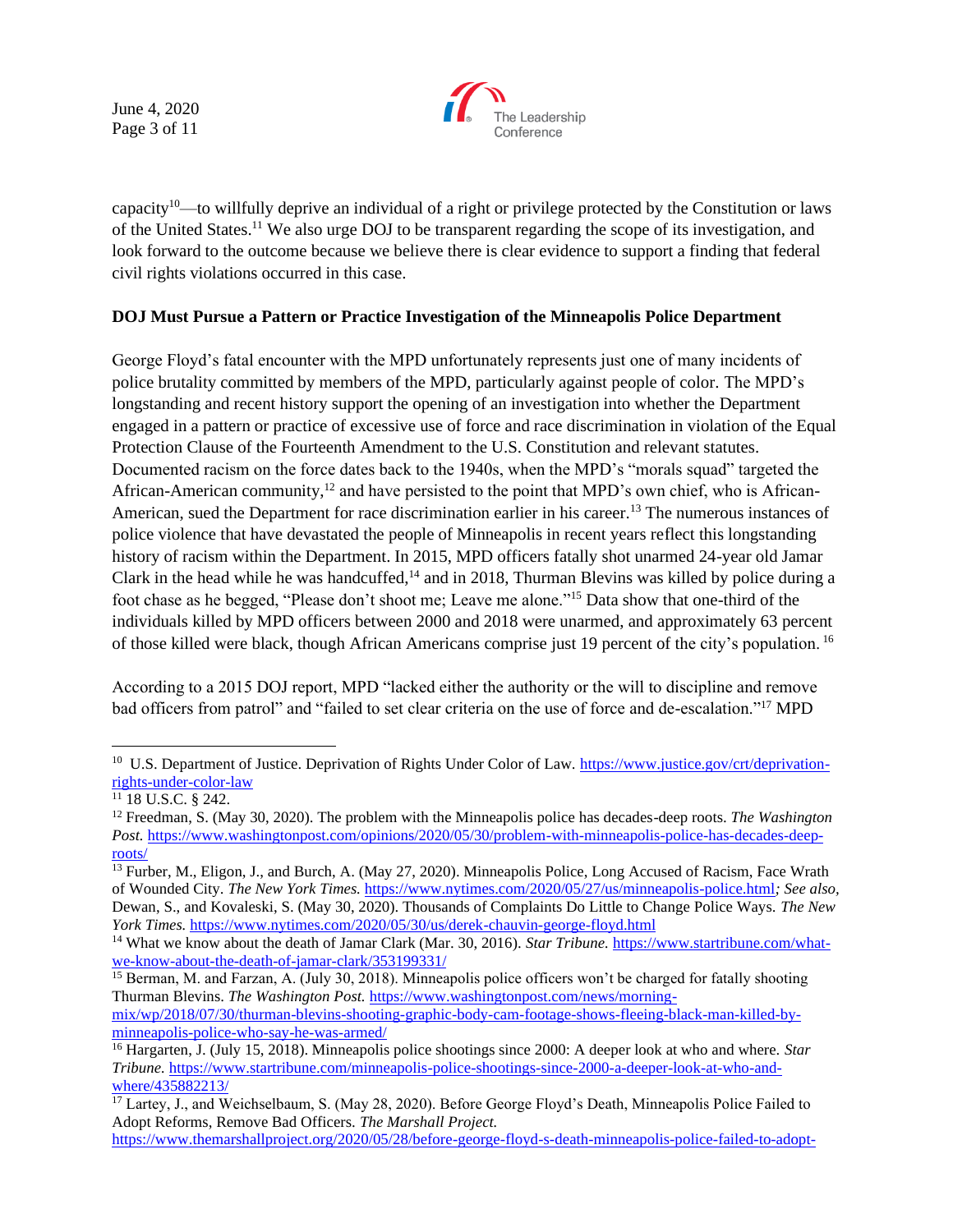June 4, 2020 Page 4 of 11



also continues to allow officers to use chokeholds, a dangerous practice responsible for the death of Eric Garner in 2014, and banned in cities like New York, Atlanta, Miami, and Washington, D.C.<sup>18</sup> In fact, MPD policy currently authorizes the use of two forms of neck restraints in instances where individuals resist arrest<sup>19</sup> despite the fact that such maneuvers create a high risk of restricting blood or oxygen flow to an individual's brain.<sup>20</sup> Records reveal that MPD officers have used neck restraints at least 237 times since 2015, including in at least one instance where an individual was deemed "verbally noncompliant" during a traffic stop.<sup>21</sup> The practice has resulted in MPD officers rendering 44 individuals unconscious—60 percent of whom were African-American— in just the last five years. The knee-to-neck restraint used in George Floyd's death, and particularly the length of time for which it was deployed, runs directly in the face of expert opinions that such practice is "excessive"<sup>22</sup> as well as DOJ use of force guidance recommending that individuals only be kept on their stomachs until successfully handcuffed.<sup>23</sup> Moreover, MPD's use of a knee-to-neck restraint similar to the one used in Mr. Floyd's death was scrutinized a decade ago, in September 2010, when it resulted in the death of David Cornelius Smith, an African-American man battling mental health issues.<sup>24</sup>

[reforms-remove-bad-officers;](https://www.themarshallproject.org/2020/05/28/before-george-floyd-s-death-minneapolis-police-failed-to-adopt-reforms-remove-bad-officers) U.S. Department of Justice, Office of Justice Programs Diagnostic Center. (Jan. 2015). *Diagnostic Analysis of Minneapolis Police Department, MN: Opportunities for Evidence-Based Technical Assistance*[. http://www.minneapolismn.gov/www/groups/public/@mpd/documents/webcontent/wcms1p-](http://www.minneapolismn.gov/www/groups/public/@mpd/documents/webcontent/wcms1p-136807.pdf?__cf_chl_jschl_tk__=679abcfb65aac35edfcd0c2724a536ca48c3c778-1590773681-0-ATVlPPxOkbtjwzv7uKq4nYNpQl-XDFkgwZ4afx6drOrtVmiFbRY_ECchF9a1M2_vJB55v4QjNUm2tDlhkjwkb7dW4U5zweITDybR6w5Rr7_Uco1oC7WfrMyQExTKAtaq-A6vWwDbIrzSkt5YpCzgXQmjerM0mcqxzzyyHZD4alGU_lzZalZMYWhSLpjuSA7BRk2LZuGm9DEEO9z4SMAT22prUXzPiYJ1jgOWaQa3OIpZcMvDZgpvsZJJDjLPnE49K3BhFkrls-qot7w082hhOuJk2ZMG-2hHYkQ4ySjYthHyh7TOnN1WVJ_lX5yOEY-DWTEFeTiNL4Vhn9eDx6geogAfWKDirIVlB0Hmmb7oTEY5)[136807.pdf?\\_\\_cf\\_chl\\_jschl\\_tk\\_\\_=679abcfb65aac35edfcd0c2724a536ca48c3c778-1590773681-0-](http://www.minneapolismn.gov/www/groups/public/@mpd/documents/webcontent/wcms1p-136807.pdf?__cf_chl_jschl_tk__=679abcfb65aac35edfcd0c2724a536ca48c3c778-1590773681-0-ATVlPPxOkbtjwzv7uKq4nYNpQl-XDFkgwZ4afx6drOrtVmiFbRY_ECchF9a1M2_vJB55v4QjNUm2tDlhkjwkb7dW4U5zweITDybR6w5Rr7_Uco1oC7WfrMyQExTKAtaq-A6vWwDbIrzSkt5YpCzgXQmjerM0mcqxzzyyHZD4alGU_lzZalZMYWhSLpjuSA7BRk2LZuGm9DEEO9z4SMAT22prUXzPiYJ1jgOWaQa3OIpZcMvDZgpvsZJJDjLPnE49K3BhFkrls-qot7w082hhOuJk2ZMG-2hHYkQ4ySjYthHyh7TOnN1WVJ_lX5yOEY-DWTEFeTiNL4Vhn9eDx6geogAfWKDirIVlB0Hmmb7oTEY5) [ATVlPPxOkbtjwzv7uKq4nYNpQl-](http://www.minneapolismn.gov/www/groups/public/@mpd/documents/webcontent/wcms1p-136807.pdf?__cf_chl_jschl_tk__=679abcfb65aac35edfcd0c2724a536ca48c3c778-1590773681-0-ATVlPPxOkbtjwzv7uKq4nYNpQl-XDFkgwZ4afx6drOrtVmiFbRY_ECchF9a1M2_vJB55v4QjNUm2tDlhkjwkb7dW4U5zweITDybR6w5Rr7_Uco1oC7WfrMyQExTKAtaq-A6vWwDbIrzSkt5YpCzgXQmjerM0mcqxzzyyHZD4alGU_lzZalZMYWhSLpjuSA7BRk2LZuGm9DEEO9z4SMAT22prUXzPiYJ1jgOWaQa3OIpZcMvDZgpvsZJJDjLPnE49K3BhFkrls-qot7w082hhOuJk2ZMG-2hHYkQ4ySjYthHyh7TOnN1WVJ_lX5yOEY-DWTEFeTiNL4Vhn9eDx6geogAfWKDirIVlB0Hmmb7oTEY5)

[XDFkgwZ4afx6drOrtVmiFbRY\\_ECchF9a1M2\\_vJB55v4QjNUm2tDlhkjwkb7dW4U5zweITDybR6w5Rr7\\_Uco1o](http://www.minneapolismn.gov/www/groups/public/@mpd/documents/webcontent/wcms1p-136807.pdf?__cf_chl_jschl_tk__=679abcfb65aac35edfcd0c2724a536ca48c3c778-1590773681-0-ATVlPPxOkbtjwzv7uKq4nYNpQl-XDFkgwZ4afx6drOrtVmiFbRY_ECchF9a1M2_vJB55v4QjNUm2tDlhkjwkb7dW4U5zweITDybR6w5Rr7_Uco1oC7WfrMyQExTKAtaq-A6vWwDbIrzSkt5YpCzgXQmjerM0mcqxzzyyHZD4alGU_lzZalZMYWhSLpjuSA7BRk2LZuGm9DEEO9z4SMAT22prUXzPiYJ1jgOWaQa3OIpZcMvDZgpvsZJJDjLPnE49K3BhFkrls-qot7w082hhOuJk2ZMG-2hHYkQ4ySjYthHyh7TOnN1WVJ_lX5yOEY-DWTEFeTiNL4Vhn9eDx6geogAfWKDirIVlB0Hmmb7oTEY5) [C7WfrMyQExTKAtaq-](http://www.minneapolismn.gov/www/groups/public/@mpd/documents/webcontent/wcms1p-136807.pdf?__cf_chl_jschl_tk__=679abcfb65aac35edfcd0c2724a536ca48c3c778-1590773681-0-ATVlPPxOkbtjwzv7uKq4nYNpQl-XDFkgwZ4afx6drOrtVmiFbRY_ECchF9a1M2_vJB55v4QjNUm2tDlhkjwkb7dW4U5zweITDybR6w5Rr7_Uco1oC7WfrMyQExTKAtaq-A6vWwDbIrzSkt5YpCzgXQmjerM0mcqxzzyyHZD4alGU_lzZalZMYWhSLpjuSA7BRk2LZuGm9DEEO9z4SMAT22prUXzPiYJ1jgOWaQa3OIpZcMvDZgpvsZJJDjLPnE49K3BhFkrls-qot7w082hhOuJk2ZMG-2hHYkQ4ySjYthHyh7TOnN1WVJ_lX5yOEY-DWTEFeTiNL4Vhn9eDx6geogAfWKDirIVlB0Hmmb7oTEY5)

[A6vWwDbIrzSkt5YpCzgXQmjerM0mcqxzzyyHZD4alGU\\_lzZalZMYWhSLpjuSA7BRk2LZuGm9DEEO9z4SMA](http://www.minneapolismn.gov/www/groups/public/@mpd/documents/webcontent/wcms1p-136807.pdf?__cf_chl_jschl_tk__=679abcfb65aac35edfcd0c2724a536ca48c3c778-1590773681-0-ATVlPPxOkbtjwzv7uKq4nYNpQl-XDFkgwZ4afx6drOrtVmiFbRY_ECchF9a1M2_vJB55v4QjNUm2tDlhkjwkb7dW4U5zweITDybR6w5Rr7_Uco1oC7WfrMyQExTKAtaq-A6vWwDbIrzSkt5YpCzgXQmjerM0mcqxzzyyHZD4alGU_lzZalZMYWhSLpjuSA7BRk2LZuGm9DEEO9z4SMAT22prUXzPiYJ1jgOWaQa3OIpZcMvDZgpvsZJJDjLPnE49K3BhFkrls-qot7w082hhOuJk2ZMG-2hHYkQ4ySjYthHyh7TOnN1WVJ_lX5yOEY-DWTEFeTiNL4Vhn9eDx6geogAfWKDirIVlB0Hmmb7oTEY5) [T22prUXzPiYJ1jgOWaQa3OIpZcMvDZgpvsZJJDjLPnE49K3BhFkrls-qot7w082hhOuJk2ZMG-](http://www.minneapolismn.gov/www/groups/public/@mpd/documents/webcontent/wcms1p-136807.pdf?__cf_chl_jschl_tk__=679abcfb65aac35edfcd0c2724a536ca48c3c778-1590773681-0-ATVlPPxOkbtjwzv7uKq4nYNpQl-XDFkgwZ4afx6drOrtVmiFbRY_ECchF9a1M2_vJB55v4QjNUm2tDlhkjwkb7dW4U5zweITDybR6w5Rr7_Uco1oC7WfrMyQExTKAtaq-A6vWwDbIrzSkt5YpCzgXQmjerM0mcqxzzyyHZD4alGU_lzZalZMYWhSLpjuSA7BRk2LZuGm9DEEO9z4SMAT22prUXzPiYJ1jgOWaQa3OIpZcMvDZgpvsZJJDjLPnE49K3BhFkrls-qot7w082hhOuJk2ZMG-2hHYkQ4ySjYthHyh7TOnN1WVJ_lX5yOEY-DWTEFeTiNL4Vhn9eDx6geogAfWKDirIVlB0Hmmb7oTEY5)

[<sup>2</sup>hHYkQ4ySjYthHyh7TOnN1WVJ\\_lX5yOEY-DWTEFeTiNL4Vhn9eDx6geogAfWKDirIVlB0Hmmb7oTEY5](http://www.minneapolismn.gov/www/groups/public/@mpd/documents/webcontent/wcms1p-136807.pdf?__cf_chl_jschl_tk__=679abcfb65aac35edfcd0c2724a536ca48c3c778-1590773681-0-ATVlPPxOkbtjwzv7uKq4nYNpQl-XDFkgwZ4afx6drOrtVmiFbRY_ECchF9a1M2_vJB55v4QjNUm2tDlhkjwkb7dW4U5zweITDybR6w5Rr7_Uco1oC7WfrMyQExTKAtaq-A6vWwDbIrzSkt5YpCzgXQmjerM0mcqxzzyyHZD4alGU_lzZalZMYWhSLpjuSA7BRk2LZuGm9DEEO9z4SMAT22prUXzPiYJ1jgOWaQa3OIpZcMvDZgpvsZJJDjLPnE49K3BhFkrls-qot7w082hhOuJk2ZMG-2hHYkQ4ySjYthHyh7TOnN1WVJ_lX5yOEY-DWTEFeTiNL4Vhn9eDx6geogAfWKDirIVlB0Hmmb7oTEY5) <sup>18</sup> *Ibid.;* The Leadership Conference on Civil and Human Rights. (2019). *New Era of Public Safety: A Guide to Fair, Safe, and Effective Community Policing, p. 123-124. https://policing.civilrights.org/report/Policing Full Report.pdf* <sup>19</sup> Minneapolis Police Department, *Policy & Procedure Manual, Use of Neck Restraints and Choke Holds (5-311).*  [http://www.minneapolismn.gov/police/policy/mpdpolicy\\_5-300\\_5-](http://www.minneapolismn.gov/police/policy/mpdpolicy_5-300_5-300?__cf_chl_jschl_tk__=00ae25c933aed4bf32b283dd5b75609011f4aad2-1590879891-0-AZer4uBn5_QeCB0r7FM-bFSs5o93K8DojsHrWZ7LS2Q_mThdx8UfPqvkfU8P42SSVJOE_chvAYAP_TPNVHzMcomdy7enSDxgItlJtZCenqYnIQyChG1AXweAxPsd6i-MSkwRR5e9cEmFKiwNGuuHNxU6W78Mkcf_AU8p4J6Ro3CN6XtP5A96rdRUd2KdSiCbtdZBa1sQb1O5WTgmR3p5hqFMitMtWxZIM2gDwTUeWWTOg4JGVumKtNhZc8fIAWajLrZp0mhmd1hNnvP5Pt3HZ79PTPq_MnFomUGShxU_vUnehvo5wh1oJkEFECzev350vw)

[<sup>300?</sup>\\_\\_cf\\_chl\\_jschl\\_tk\\_\\_=00ae25c933aed4bf32b283dd5b75609011f4aad2-1590879891-0-](http://www.minneapolismn.gov/police/policy/mpdpolicy_5-300_5-300?__cf_chl_jschl_tk__=00ae25c933aed4bf32b283dd5b75609011f4aad2-1590879891-0-AZer4uBn5_QeCB0r7FM-bFSs5o93K8DojsHrWZ7LS2Q_mThdx8UfPqvkfU8P42SSVJOE_chvAYAP_TPNVHzMcomdy7enSDxgItlJtZCenqYnIQyChG1AXweAxPsd6i-MSkwRR5e9cEmFKiwNGuuHNxU6W78Mkcf_AU8p4J6Ro3CN6XtP5A96rdRUd2KdSiCbtdZBa1sQb1O5WTgmR3p5hqFMitMtWxZIM2gDwTUeWWTOg4JGVumKtNhZc8fIAWajLrZp0mhmd1hNnvP5Pt3HZ79PTPq_MnFomUGShxU_vUnehvo5wh1oJkEFECzev350vw) [AZer4uBn5\\_QeCB0r7FM-](http://www.minneapolismn.gov/police/policy/mpdpolicy_5-300_5-300?__cf_chl_jschl_tk__=00ae25c933aed4bf32b283dd5b75609011f4aad2-1590879891-0-AZer4uBn5_QeCB0r7FM-bFSs5o93K8DojsHrWZ7LS2Q_mThdx8UfPqvkfU8P42SSVJOE_chvAYAP_TPNVHzMcomdy7enSDxgItlJtZCenqYnIQyChG1AXweAxPsd6i-MSkwRR5e9cEmFKiwNGuuHNxU6W78Mkcf_AU8p4J6Ro3CN6XtP5A96rdRUd2KdSiCbtdZBa1sQb1O5WTgmR3p5hqFMitMtWxZIM2gDwTUeWWTOg4JGVumKtNhZc8fIAWajLrZp0mhmd1hNnvP5Pt3HZ79PTPq_MnFomUGShxU_vUnehvo5wh1oJkEFECzev350vw)

[bFSs5o93K8DojsHrWZ7LS2Q\\_mThdx8UfPqvkfU8P42SSVJOE\\_chvAYAP\\_TPNVHzMcomdy7enSDxgItlJtZCen](http://www.minneapolismn.gov/police/policy/mpdpolicy_5-300_5-300?__cf_chl_jschl_tk__=00ae25c933aed4bf32b283dd5b75609011f4aad2-1590879891-0-AZer4uBn5_QeCB0r7FM-bFSs5o93K8DojsHrWZ7LS2Q_mThdx8UfPqvkfU8P42SSVJOE_chvAYAP_TPNVHzMcomdy7enSDxgItlJtZCenqYnIQyChG1AXweAxPsd6i-MSkwRR5e9cEmFKiwNGuuHNxU6W78Mkcf_AU8p4J6Ro3CN6XtP5A96rdRUd2KdSiCbtdZBa1sQb1O5WTgmR3p5hqFMitMtWxZIM2gDwTUeWWTOg4JGVumKtNhZc8fIAWajLrZp0mhmd1hNnvP5Pt3HZ79PTPq_MnFomUGShxU_vUnehvo5wh1oJkEFECzev350vw) [qYnIQyChG1AXweAxPsd6i-](http://www.minneapolismn.gov/police/policy/mpdpolicy_5-300_5-300?__cf_chl_jschl_tk__=00ae25c933aed4bf32b283dd5b75609011f4aad2-1590879891-0-AZer4uBn5_QeCB0r7FM-bFSs5o93K8DojsHrWZ7LS2Q_mThdx8UfPqvkfU8P42SSVJOE_chvAYAP_TPNVHzMcomdy7enSDxgItlJtZCenqYnIQyChG1AXweAxPsd6i-MSkwRR5e9cEmFKiwNGuuHNxU6W78Mkcf_AU8p4J6Ro3CN6XtP5A96rdRUd2KdSiCbtdZBa1sQb1O5WTgmR3p5hqFMitMtWxZIM2gDwTUeWWTOg4JGVumKtNhZc8fIAWajLrZp0mhmd1hNnvP5Pt3HZ79PTPq_MnFomUGShxU_vUnehvo5wh1oJkEFECzev350vw)

[MSkwRR5e9cEmFKiwNGuuHNxU6W78Mkcf\\_AU8p4J6Ro3CN6XtP5A96rdRUd2KdSiCbtdZBa1sQb1O5WTgm](http://www.minneapolismn.gov/police/policy/mpdpolicy_5-300_5-300?__cf_chl_jschl_tk__=00ae25c933aed4bf32b283dd5b75609011f4aad2-1590879891-0-AZer4uBn5_QeCB0r7FM-bFSs5o93K8DojsHrWZ7LS2Q_mThdx8UfPqvkfU8P42SSVJOE_chvAYAP_TPNVHzMcomdy7enSDxgItlJtZCenqYnIQyChG1AXweAxPsd6i-MSkwRR5e9cEmFKiwNGuuHNxU6W78Mkcf_AU8p4J6Ro3CN6XtP5A96rdRUd2KdSiCbtdZBa1sQb1O5WTgmR3p5hqFMitMtWxZIM2gDwTUeWWTOg4JGVumKtNhZc8fIAWajLrZp0mhmd1hNnvP5Pt3HZ79PTPq_MnFomUGShxU_vUnehvo5wh1oJkEFECzev350vw) [R3p5hqFMitMtWxZIM2gDwTUeWWTOg4JGVumKtNhZc8fIAWajLrZp0mhmd1hNnvP5Pt3HZ79PTPq\\_MnFom](http://www.minneapolismn.gov/police/policy/mpdpolicy_5-300_5-300?__cf_chl_jschl_tk__=00ae25c933aed4bf32b283dd5b75609011f4aad2-1590879891-0-AZer4uBn5_QeCB0r7FM-bFSs5o93K8DojsHrWZ7LS2Q_mThdx8UfPqvkfU8P42SSVJOE_chvAYAP_TPNVHzMcomdy7enSDxgItlJtZCenqYnIQyChG1AXweAxPsd6i-MSkwRR5e9cEmFKiwNGuuHNxU6W78Mkcf_AU8p4J6Ro3CN6XtP5A96rdRUd2KdSiCbtdZBa1sQb1O5WTgmR3p5hqFMitMtWxZIM2gDwTUeWWTOg4JGVumKtNhZc8fIAWajLrZp0mhmd1hNnvP5Pt3HZ79PTPq_MnFomUGShxU_vUnehvo5wh1oJkEFECzev350vw) [UGShxU\\_vUnehvo5wh1oJkEFECzev350vw](http://www.minneapolismn.gov/police/policy/mpdpolicy_5-300_5-300?__cf_chl_jschl_tk__=00ae25c933aed4bf32b283dd5b75609011f4aad2-1590879891-0-AZer4uBn5_QeCB0r7FM-bFSs5o93K8DojsHrWZ7LS2Q_mThdx8UfPqvkfU8P42SSVJOE_chvAYAP_TPNVHzMcomdy7enSDxgItlJtZCenqYnIQyChG1AXweAxPsd6i-MSkwRR5e9cEmFKiwNGuuHNxU6W78Mkcf_AU8p4J6Ro3CN6XtP5A96rdRUd2KdSiCbtdZBa1sQb1O5WTgmR3p5hqFMitMtWxZIM2gDwTUeWWTOg4JGVumKtNhZc8fIAWajLrZp0mhmd1hNnvP5Pt3HZ79PTPq_MnFomUGShxU_vUnehvo5wh1oJkEFECzev350vw)

<sup>20</sup> The Leadership Conference on Civil and Human Rights. (2019). *New Era of Public Safety: A Guide to Fair, Safe, and Effective Community Policing, p. 123.* [https://policing.civilrights.org/report/Policing\\_Full\\_Report.pdf](https://policing.civilrights.org/report/Policing_Full_Report.pdf)

<sup>&</sup>lt;sup>21</sup> Siegel, E., Lehren, A., and Blankenstein, A. (June 1, 2020). Minneapolis police rendered 44 people unconscious with neck restraints in five years. *NBC News*. [https://www.nbcnews.com/news/us-news/minneapolis-police](https://www.nbcnews.com/news/us-news/minneapolis-police-rendered-44-people-unconscious-neck-restraints-five-years-n1220416)[rendered-44-people-unconscious-neck-restraints-five-years-n1220416](https://www.nbcnews.com/news/us-news/minneapolis-police-rendered-44-people-unconscious-neck-restraints-five-years-n1220416)

<sup>&</sup>lt;sup>22</sup> Hauck, G., and Wagner, D. (May 29, 2020). George Floyd death: Experts say knee-to-neck restraint is dangerous but Minneapolis allows it. *USA Today.* [https://www.usatoday.com/story/news/nation/2020/05/29/george-floyd](https://www.usatoday.com/story/news/nation/2020/05/29/george-floyd-experts-say-neck-restraint-allowed-minneapolis-can-kill/5274334002/)[experts-say-neck-restraint-allowed-minneapolis-can-kill/5274334002/](https://www.usatoday.com/story/news/nation/2020/05/29/george-floyd-experts-say-neck-restraint-allowed-minneapolis-can-kill/5274334002/)

<sup>&</sup>lt;sup>23</sup> U.S. Department of Justice, Office of Justice Programs, National Institute of Justice. (June 1995). Positional Asphyxia-Sudden Death.<https://www.ncjrs.gov/pdffiles/posasph.pdf>

<sup>24</sup> Furst, R. (May 24, 2013). Man's Death Puts Minneapolis Police Tactic Under Scrutiny. *Star Tribune.*  [https://www.startribune.com/feb-7-2012-man-s-death-puts-minneapolis-police-tactic-under](https://www.startribune.com/feb-7-2012-man-s-death-puts-minneapolis-police-tactic-under-scrutiny/138821999/?refresh=true)[scrutiny/138821999/?refresh=true](https://www.startribune.com/feb-7-2012-man-s-death-puts-minneapolis-police-tactic-under-scrutiny/138821999/?refresh=true)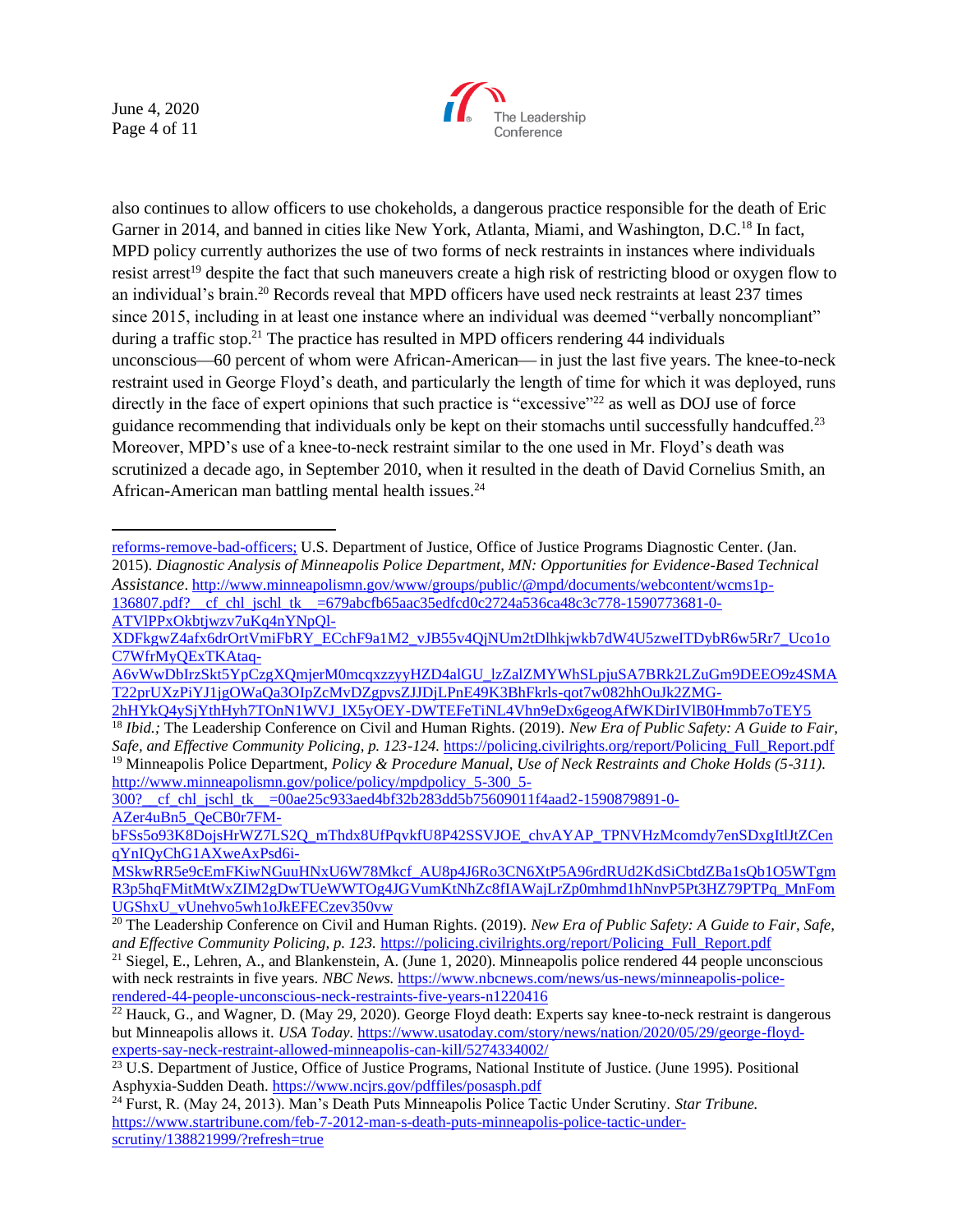June 4, 2020 Page 5 of 11



Additionally, two of the officers involved in George Floyd's death had a history of violence. Officer Chauvin was the subject of at least 18 complaints—including for his use of force—over the course of his 19-year MPD career,<sup>25</sup> and as well as a lawsuit that alleged constitutional rights violations.<sup>26</sup> He had previously been involved in at least three officer-involved shootings, one of which was fatal.<sup>27</sup> Another officer present for Mr. Floyd's final moments had also been the subject of six complaints, and settled a lawsuit involving his alleged use of force in 2017 for \$25,000.<sup>28</sup> Together, these facts strongly support the opening of an investigation into a pattern of systemic constitutional violations, in which the MPD violates the rights of Black people in Minneapolis.

DOJ is authorized to investigate police departments for patterns or practices of systemic, unconstitutional policing under 34 U.S.C. § 12601 (previously codified at 42 U.S.C. § 14141) and may obtain a court order requiring law enforcement agencies to address systemic institutional failures.<sup>29</sup> As detailed above, MPD has a terrifying history of police brutality, particularly toward people of color, which merits immediate DOJ intervention. The incidents described above are not just one-off incidents or the result of a few bad apples in the Department, but an indicator of systemic problems that continue to threaten the constitutional rights of Minneapolis residents.

## **DOJ Must Fulfill its Obligation to Investigate Police Departments for Patterns or Practices of Unconstitutional Policing Across the Country**

In addition to requesting the continued federal investigation into the officers involved in the death of George Floyd and a pattern or practice investigation into the MPD, we also urge DOJ to exercise its jurisdiction to enforce the federal civil rights statutes that allow it to take action to hold accountable state and local law enforcement agencies across the country. The political leadership at DOJ has abdicated its responsibility to enforce laws such as Title VI of the Civil Rights Act of 1964 and conduct oversight of these agencies in a way that will restore public trust and ensure every department respects the common humanity of everyone in our communities, regardless of the color of their skin. This administration's decision to abandon its commitment to enforce the pattern or practice statute means that it has deprived the country of the service of the dedicated career DOJ attorneys with the expertise and experience to effectively investigate pattern or practice cases and negotiate settlement agreements and consent

<sup>&</sup>lt;sup>25</sup> Andone, D., Silverman, H., and Alonso, M. (May 29, 2020). The Minneapolis police officer who knelt on George Floyd's neck had 18 previous complaints against him, police department says. *CNN.*  <https://www.cnn.com/2020/05/28/us/minneapolis-officer-complaints-george-floyd/index.html>

<sup>&</sup>lt;sup>26</sup> Ortiz, E., and Mendell, D. (May 27, 2020). Minneapolis police officer at center of George Floyd's death had history of complaints. *NBC News.* [https://www.nbcnews.com/news/us-news/minneapolis-police-officer-center](https://www.nbcnews.com/news/us-news/minneapolis-police-officer-center-george-floyd-s-death-had-history-n1215691)[george-floyd-s-death-had-history-n1215691](https://www.nbcnews.com/news/us-news/minneapolis-police-officer-center-george-floyd-s-death-had-history-n1215691)

<sup>&</sup>lt;sup>27</sup> Mannix, A. (May 26, 2020). What we know about Derek Chauvin and Tou Thao, two of the officers caught on tape in the death of George Floyd. *Star Tribune*. *[https://www.startribune.com/what-we-know-about-derek-chauvin](https://www.startribune.com/what-we-know-about-derek-chauvin-and-tou-thao-two-of-the-officers-caught-on-tape-in-the-death-of-george-floyd/570777632/?refresh=true)*[and-tou-thao-two-of-the-officers-caught-on-tape-in-the-death-of-george-floyd/570777632/?refresh=true](https://www.startribune.com/what-we-know-about-derek-chauvin-and-tou-thao-two-of-the-officers-caught-on-tape-in-the-death-of-george-floyd/570777632/?refresh=true) <sup>28</sup> *Ibid*.

<sup>&</sup>lt;sup>29</sup> U.S. Department of Justice, Civil Rights Division, The Civil Rights Division's Pattern and Practice Police Reform Work: 1994-Present, January 2017, *available at* <https://www.justice.gov/crt/file/922421/download>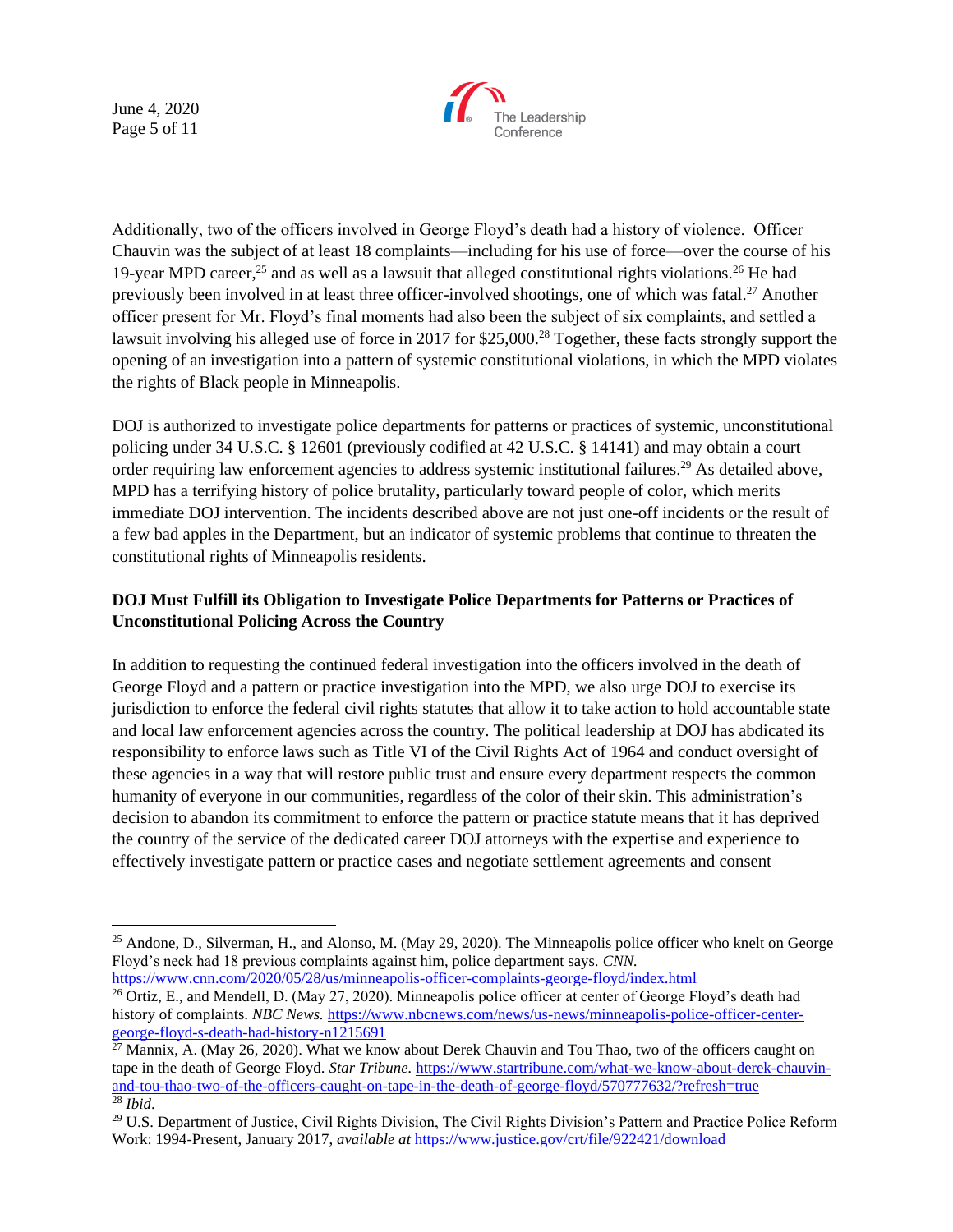June 4, 2020 Page 6 of 11



decrees.<sup>30</sup> DOJ has continued to ignore the importance of these investigations in revealing racially-biased and unconstitutional practices in cities across the country.

The Department of Justice must take swift and strong action not only to conduct criminal investigations of individual officers, but also to recommit itself to conducting true oversight and requiring full accountability of law enforcement agencies throughout the country. DOJ must redirect its efforts to using its statutory authority to conduct federal civil rights pattern and practice investigations, investigate and sue law enforcement agencies, and enter into federal agreements, rather than undermining the DOJ's mission and stifling the tireless civil rights work of its dedicated career staff.<sup>31</sup> It should condition federal grants on agencies' adoption of  $21<sup>st</sup>$  century policing practices, and take steps to ensure that departments across the country honor the constitutional rights of the individuals they serve.

A pattern or practice investigation and the reform process that follows can enable police departments to address problems identified and engage in more effective policing that is constitutional and responds to the needs of communities. It can also help make sure that police officers have resources, training, and policies they need, and help earn trust in the communities they serve.

## **Conclusion**

George Floyd, like so many others, did not have to die at the hands of police. This administration claims that it supports the interests of law enforcement through President Trump's exhortation for police to "rough up" people in their custody, or his most recent calls last week for racist violence against protestors. However, these racist and dangerous calls for unconstitutional policing threaten the safety of officers as well as the people they serve.<sup>32</sup>

As the head of the Department of Justice, you are sworn to protect the Constitution and to pursue justice and must demand full accountability from law enforcement agencies across the nation. That is why we again ask that DOJ be transparent with its investigation into the officers involved in Mr. Floyd's death, open a civil rights pattern or practice investigation into the historically fraught practices of the Minneapolis Police Department, and ultimately, reconsider its broader approach to addressing our nation's systemic issues of police violence and brutality. To follow up, please contact Sakira Cook of the Leadership Conference on Civil and Human Rights at cook@civilrights.org.

Sincerely,

<sup>30</sup> Jefferson B. Sessions, Att'y Gen., Memorandum for Heads of Civil Litigating Components & United States Attorneys on the Principles and Procedures for Civil Consent Decrees and Settlement Agreements with State and Local Governmental Entities (Nov. 7, 2018) *available at* [https://www.justice.gov/opa/press](https://www.justice.gov/opa/press-release/file/1109681/download)[release/file/1109681/download.](https://www.justice.gov/opa/press-release/file/1109681/download)

<sup>31</sup> *See, e.g.*, The Leadership Conference. (Nov. 8, 2018). *Sessions Gutted Key Tool for Department of Justice to Fix Unconstitutional Conduct*[. https://civilrights.org/2018/11/08/sessions-gutted-key-tool-for-department-of-justice-to](https://civilrights.org/2018/11/08/sessions-gutted-key-tool-for-department-of-justice-to-fix-unconstitutionalconduct/)[fix-unconstitutionalconduct/.](https://civilrights.org/2018/11/08/sessions-gutted-key-tool-for-department-of-justice-to-fix-unconstitutionalconduct/)

<sup>32</sup> Rubin, J. (Dec. 5, 2019). What to do with an attorney general who disdains justice. *The Washington Post.*[.https://www.washingtonpost.com/opinions/2019/12/05/bar-should-hold-barr-accountable/.](https://www.washingtonpost.com/opinions/2019/12/05/bar-should-hold-barr-accountable/)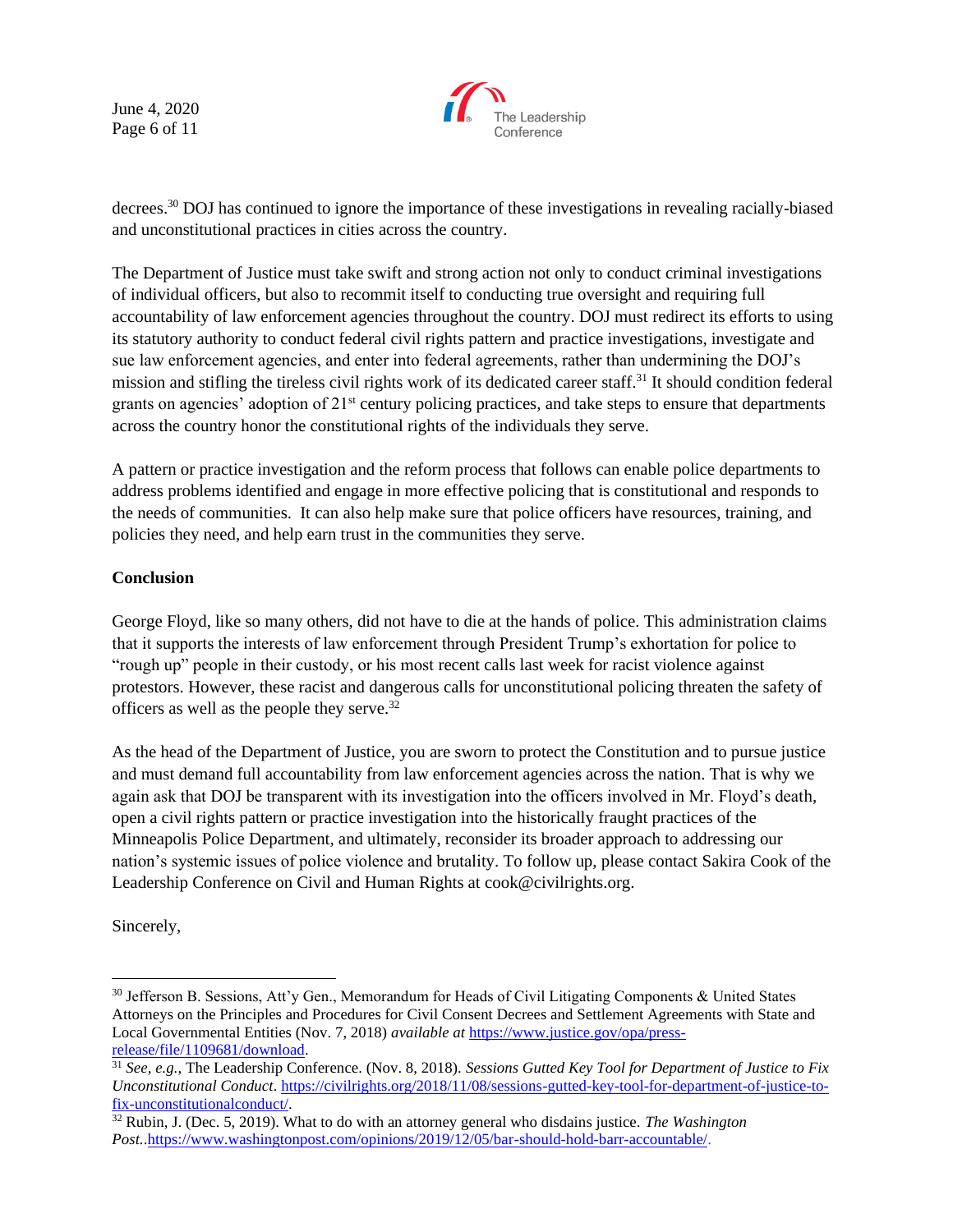June 4, 2020 Page 7 of 11



The Leadership Conference on Civil and Human Rights 9to5 A Better Balance **ACCESS** Accountable.US ACLU People Power Fairfax African American Ministers In Action Alabama Institute for Social Justice Alianza Nacional de Campesinas All Our Kin America's Voice American Association of People with Disabilities American Association of University Women (AAUW) American Atheists American Federation of State, County, and Municipal Employees (AFSCME) American Federation of Teachers American Humanist Association American Muslim Empowerment Network (AMEN) American-Arab Anti-Discrimination Committee (ADC) American Civil Liberties Union (ACLU) Americans for Democratic Action (ADA) Amnesty International USA Andrew Goodman Foundation Arab American Institute (AAI) Arms Control Association Asian & Pacific Islander American Health Forum Asian American Legal Defense and Education Fund (AALDEF) Association of People Supporting Employment First Augustus F. Hawkins Foundation Autistic Self Advocacy Network Autistic Women & Nonbinary Network Bazelon Center for Mental Health Law Black and Pink NYC Blacks in law Enforcement of America Brain Injury Association of America Brennan Center for Justice Center for American Progress Center for Biological Diversity Center for Disability Rights Center for Law and Social Policy (CLASP) Center for Policing Equity Center for Responsible Lending Center for the Study of Hate & Extremism-California State Univeristy, San Bernardino Child Care Services Association, Chapel Hill, NC Church World Service Clearinghouse on Women's Issues Coalition for Humane Immigrant Rights (CHIRLA) Coalition for Justice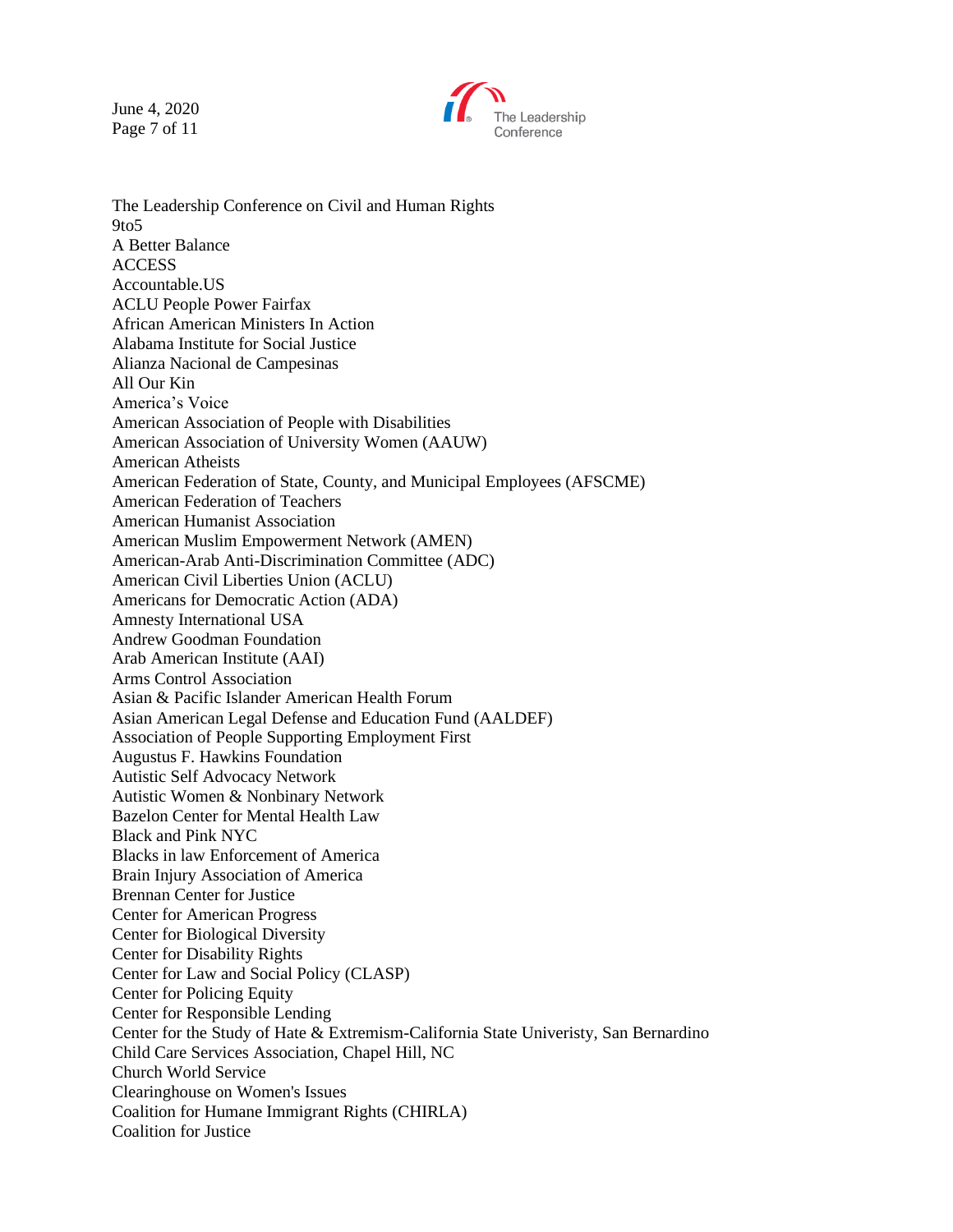June 4, 2020 Page 8 of 11



Coalition of Labor Union Women Coalition on Human Needs Colorado Coalition Against Sexual Assault Common Cause Community Alliance on Prisons Community Catalyst Community Change Action Council on American-Islamic Relations (CAIR) DC Coalition Against Domestic Violence Defending Rights & Dissent Detention Watch Network Disability Rights Advocates Disability Rights Education & Defense Fund (DREDF) Drug Policy Alliance Earthiustice **Earthworks** Eating Disorders Coalition for Research, Policy & Action Emgage Action Empowering Pacific Islander Communities (EPIC) End Citizens United // Let America Vote Action Fund Endangered Species Coalition Faith in Public Life Family Crisis Center, Inc. Feminist Majority Foundation Franciscan Action Network Friends of Human Rights Friends of the Earth Girls Inc. GLSEN Health Care Voter Hindu American Foundation Hip Hop Caucus Hispanic Federation Housing Choice Partners Human Rights Campaign Idaho Coalition Against Sexual & Domestic Violence Illinois Accountability Initiative Illinois Coalition Against Domestic Violence Indiana Coalition Against Domestic Violence Indivisible Interfaith Alliance Iowa Coalition Against Sexual Assault Japanese American Citizens League Jetpac Jewish Council for Public Affairs Jewish Women International Justice for Migrant Women Justice in Aging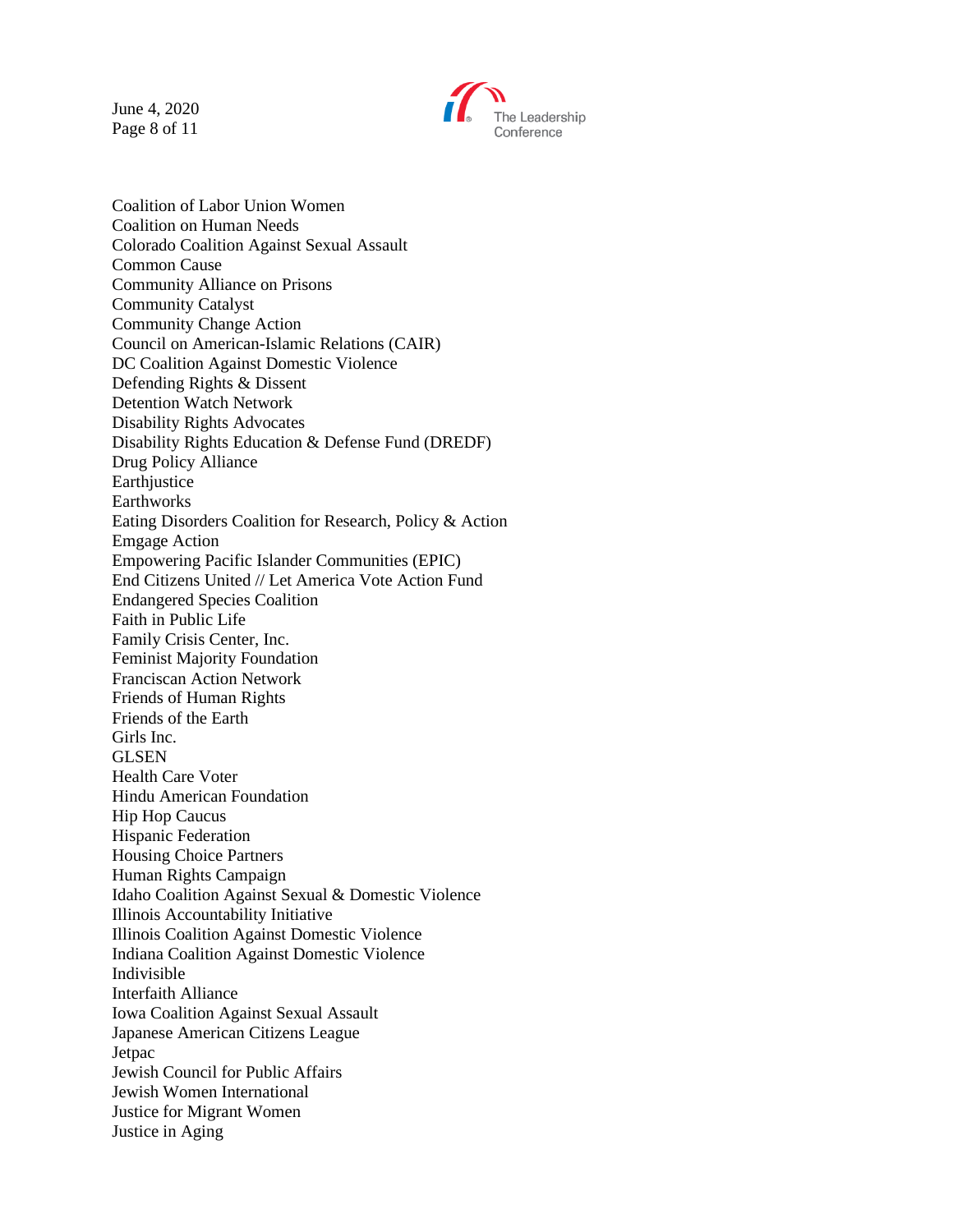June 4, 2020 Page 9 of 11



Justice Strategies JustLeadershipUSA Juvenile Law Center Labor Council for Latin American Advancement Lake Research Partners Lambda Legal LatinoJustice PRLDEF Lawyers for Good Government League of United Latin American Citizens (LULAC) League of Women Voters of the United States Legal Aid Justice Center Marion County Commission On Youth, Inc. Matthew Shepard Foundation Media Alliance MomsRising.org Movement Advancement Project Muslim Advocates Muslim Caucus of America NAACP NAACP Legal Defense and Educational Fund, Inc. NAPAFASA NARAL Pro-Choice America National Action Network National Advocacy Center of the Sisters of the Good Shepherd National Alliance for Partnerships in Equity (NAPE) National Alliance to End Sexual Violence National Association of Human Rights Workers National Center for Transgender Equality National Coalition Against Domestic Violence National Consumer Law Center (on behalf of its low-income clients) National Council of Churches National Council of Jewish Women National Council of Negro Women National Council on Independent Living National Crittenton National Disability Right Network National Domestic Violence Hotline National Domestic Workers Alliance National Education Association National Employment Law Project National Health Care for the Homeless Council National Hispanic Media Coalition National Immigration Project of the National Lawyers Guild National Juvenile Justice Network National LGBTQ Task Force National Network to End Domestic Violence National Organization for Women National Partnership for Women & Families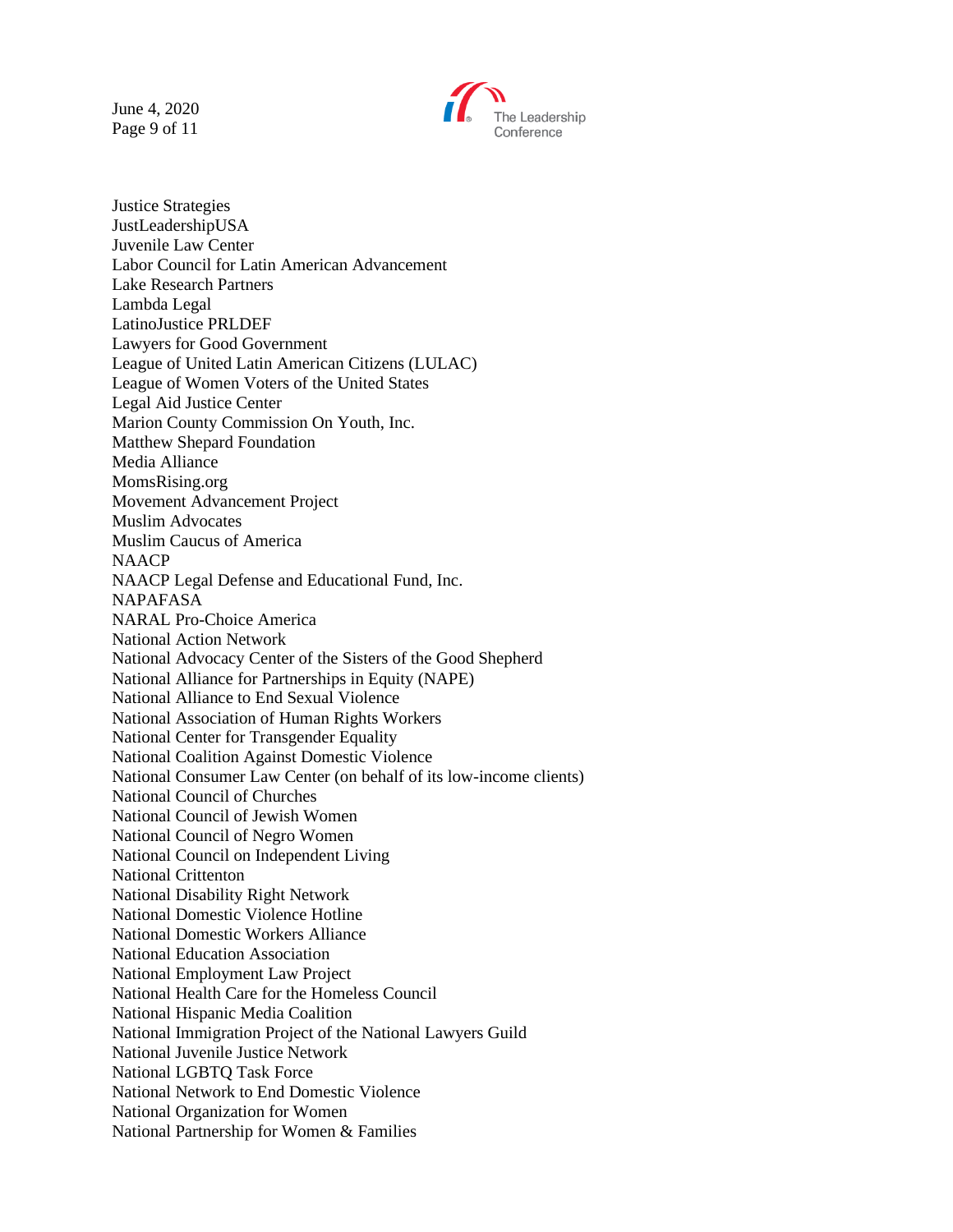June 4, 2020 Page 10 of 11



National Urban League National Women's Law Center National Youth Employment Coalition Nay's Little Rascals Pre-School NETWORK Lobby for Catholic Social Justice New American Leaders NextGen America OCA Greater Chicago Open Primaries Our Revolution Pax Christi USA Pennsylvania Coalition Against Rape (PCAR) People For the American Way People's Action PFLAG National Poder Latinx Poligon Education Fund Positive Women's Network-USA Poverty & Race Research Action Council Progress Virginia Project on Government Oversight Public Advocacy for Kids (PAK) Public Citizen Religious Action Center of Reform Judaism RespectAbility Rethinking Foreign Policy, Inc. ReThink Media Reviving the Islamic Sisterhood for Empowerment Revolutionary Love Project Rhode Island Coalition Against Domestic Violence Rutgers University SEIU South Asian Americans Leading Together (SAALT) Southeast Asia Resource Action Center (SEARAC) Southern Poverty Law Center Stand Up America States United to Prevent Gun Violence Strategies for Youth T'ruah: The Rabbinic Call for Human Rights Tahirih Justice Center Tampa Bay Center for Community Transformation Texas Progressive Action Network The Black Sex Worker Collective The Climate Reality Project The Education Trust The Humanization Project The Opportunity Agenda The Ounce of Prevention Fund